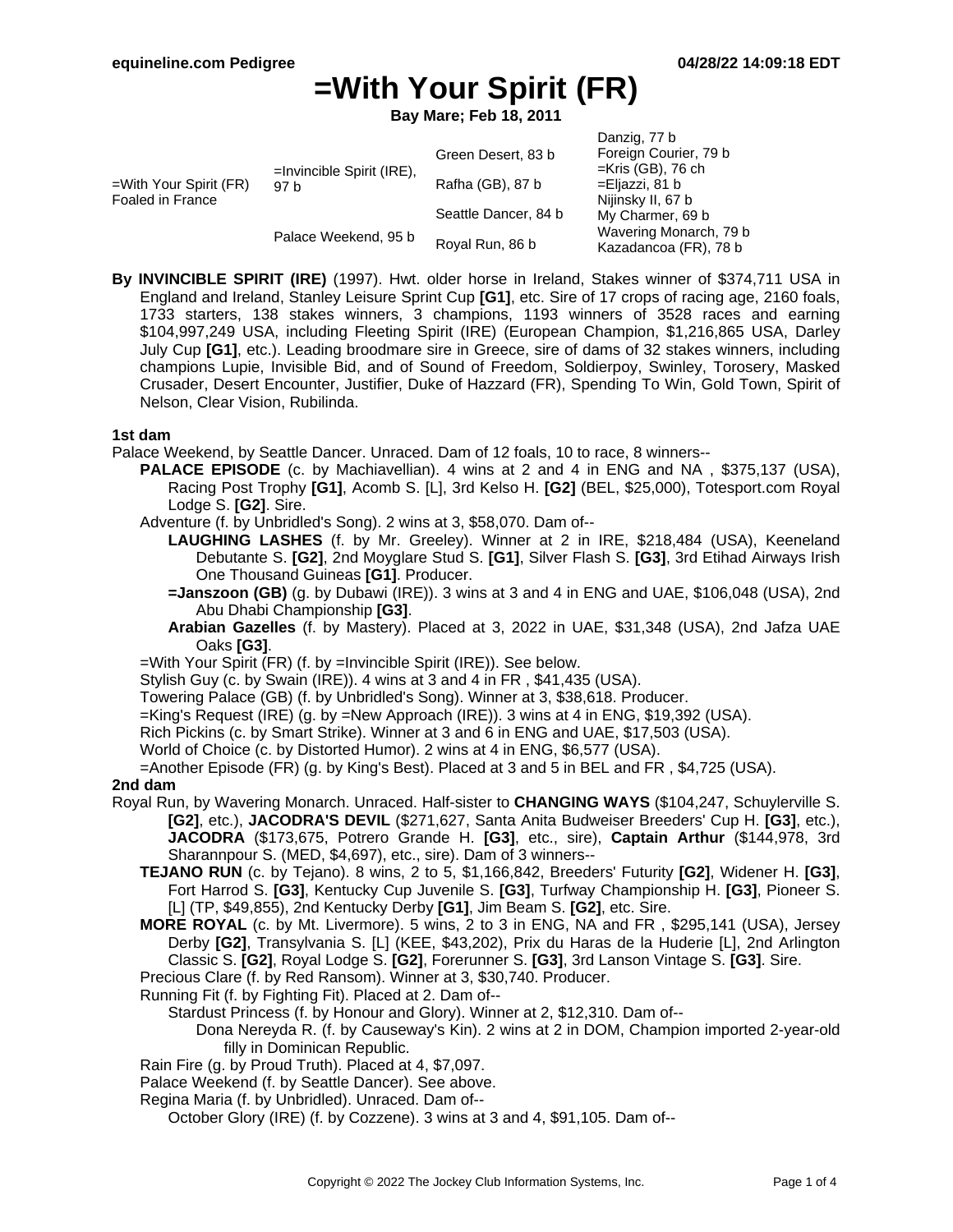**Bay Mare; Feb 18, 2011**

- **=Octavianus (ARG)** (c. by Exchange Rate). 4 wins, 2 to 5 in ARG, \$57,351 (USA), 2nd Antartida Argentina [L], 3rd General Viamonte **[G3]**.
- =Octavia Minor (ARG) (f. by Pleasantly Perfect). 3 wins at 3 and 4 in ARG, \$19,855 (USA). Dam of--
	- **=Oppidum (ARG)** (c. by =Portal Del Alto (ARG)). Winner at 2 and 3, 2021 in ARG, \$17,459 (USA), 3rd Buenos Aires **[G3]**, Invasor **[G3]**.
- Ermine Fever (f. by Capote). Unplaced in 1 start. Dam of--
	- **MARKS MINE** (f. by Benchmark). 8 wins, 2 to 4, \$418,899, California State Fair Sprint H. [L] (SAC, \$45,050), Harvest S. (STK, \$41,250), Golden Gate Debutante S. (GG, \$39,350), Camilla Urso S. (GG, \$39,400), 2nd California Wine S. (PLN, \$13,050), etc. Producer.
		- Ermine's Song (f. by Unbridled's Song). Unplaced in 2 starts. Dam of--
			- **SONG FROM ABOVE** (f. by Lucky Pulpit). 2 wins at 2, \$87,784, Juan Gonzalez Memorial S. (OTP, \$41,700), 2nd Wine Country Debutante S. (SR, \$13,000).
			- **Tom's Song** (g. by Phantom Wildcat). Winner at 2, \$36,850, 2nd Everett Nevin S. (PLN, \$13,000).
- Unbridled Run (f. by Unbridled). Unplaced. Dam of--
	- **SPRING IN THE AIR** (f. by Spring At Last). 4 wins, 2 to 4, \$930,318(USA), Champion 2-year-old filly in Canada, Darley Alcibiades S. **[G1]** (KEE, \$240,000), Hendrie S. **[G3]** (WO, \$108,000(CAN)), Fury S. -R (WO, \$90,000(CAN)), 2nd Natalma S. **[G2]** (WO, \$60,000(CAN)), Whimsical S. **[G3]** (WO, \$36,000(CAN)), etc. Producer.
	- **Ithinkisawapudycat** (f. by Bluegrass Cat). Winner at 2, \$45,538, 3rd My Trusty Cat S. [L] (DED, \$15,000). Dam of--
		- **SWEET LORETTA** (f. by Tapit). 4 wins in 6 starts at 2 and 3, \$386,520, Spinaway S. **[G1]** (SAR, \$140,000), Schuylerville S. **[G3]** (SAR, \$90,000), Adena Springs Beaumont S. **[G3]** (KEE, \$90,000).
		- **Bridlewood Cat** (f. by Street Sense). 2 wins at 3, placed at 5, 2021, \$115,090, 3rd What A Summer S. (LRL, \$10,000).

#### **3rd dam**

- Kazadancoa (FR), by Green Dancer. Winner at 3 in FR , \$20,402 (USA). Sister to **=THE DANCER (FR)** (\$72,369 (USA), May Hill S., etc.). Dam of 7 winners--
	- **JACODRA'S DEVIL** (f. by Devil's Bag). 5 wins, 2 to 4, \$271,627, Santa Anita Budweiser Breeders' Cup H. **[G3]**, 2nd Buena Vista H. **[G2]**, 3rd Louis R. Rowan H. [L] (SA, \$15,000), Autumn Days H. [L] (SA, \$15,000), Pasadena S. [L] (SA, \$11,250), Irish O'Brien H. [L] (SA, \$9,000), Santa Ysabel S. -R (SA, \$11,250). Producer.
	- **JACODRA** (c. by Highland Park). 4 wins, 2 to 4, \$173,675, Potrero Grande H. **[G3]**, 3rd Debonair S. [L] (HOL, \$11,250). Set ntr at Hollywood Park, 6 1/2 furlongs in 1:14.80. Sire.
	- **CHANGING WAYS** (f. by Time for a Change). 2 wins at 2, \$104,247, Schuylerville S. **[G2]**, 2nd Adirondack S. **[G2]**. Dam of--
		- **PAYS TO DREAM** (g. by High Yield). 5 wins at 3 and 4, \$377,741, Dixie S. **[G2]** (PIM, \$150,000), Glow S. -R (SAR, \$49,350), 3rd Woodford Reserve Manhattan H. **[G1]** (BEL, \$40,000), Jamaica H. **[G2]** (BEL, \$30,000), Saranac S. **[G3]** (SAR, \$11,500).
		- **PUMPKIN SHELL** (f. by Lion Heart). Winner at 2 and 3, \$131,285, Busanda S. (AQU, \$43,212), 2nd Affectionately S. (AQU, \$13,000), 3rd Busher S. (AQU, \$7,033), Rare Treat S. (AQU, \$6,500). Dam of--
			- **The Last Zip** (g. by City Zip). 4 wins at 3 and 5, 2021, \$303,367, 2nd American Derby **[G3]** (AP, \$21,855), Parx Fall Derby (PRX, \$15,000), 3rd Secretariat S. **[G1]** (AP, \$48,500).
		- **Hot Attraction** (f. by Pulpit). Winner at 2 and 3, \$149,123, 3rd Santa Ynez S. **[G2]** (SA, \$18,000), Oh What a Windfall S. -R (BEL, \$6,660). Producer.
		- Establishmentcreek (f. by Mt. Livermore). Winner at 3, \$29,335. Dam of--
			- Sarahcarolu (f. by Songandaprayer). Unplaced. Dam of--
				- **Missalaney** (f. by Badge of Silver). Winner at 2 and 3, \$73,361, 3rd Gasparilla S. (TAM, \$5,000), Purple Violet S. -R (AP, \$5,766).
	- **Captain Arthur** (c. by River Knight (FR)). 7 wins, 3 to 7, \$144,978, 3rd Sharannpour S. (MED, \$4,697), Cozzene S. (MTH, \$3,795), Summing S. (MED, \$3,751). Sire.
	- Sacre Coeur (f. by Saint Ballado). Winner at 2, \$34,040. Dam of--
		- **LADY ELI** (f. by Divine Park). 10 wins in 14 starts, 2 to 5, \$2,959,800, Champion turf female in U.S., Belmont Oaks Invitational S. **[G1]** (BEL, \$535,000), Breeders' Cup Juvenile Fillies Turf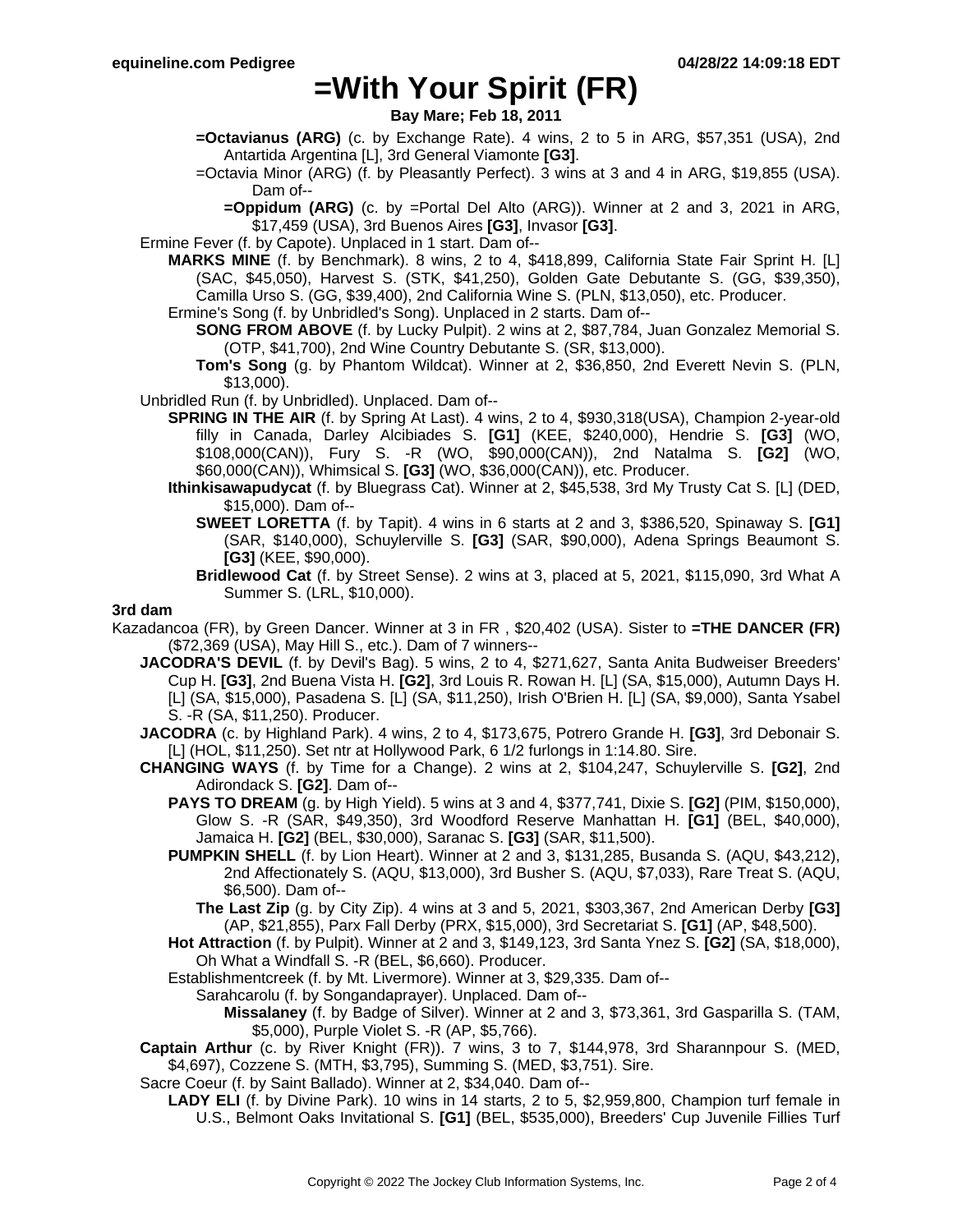**Bay Mare; Feb 18, 2011**

**[G1]** (SA, \$550,000), Flower Bowl S. **[G1]** (BEL, \$300,000), Diana S. **[G1]** (SAR, \$300,000), Gamely S. **[G1]** (SA, \$180,000), etc. Producer.

- **BIZZY CAROLINE** (f. by Afleet Alex). 4 wins at 3 and 4, \$347,935, Regret S. **[G3]** (CD, \$83,070), Early Times Mint Julep H. **[G3]** (CD, \$67,444), 2nd Mrs. Revere S. **[G2]** (CD, \$37,703), Pin Oak Valley View S. **[G3]** (KEE, \$30,000), Glens Falls S. **[G3]** (SAR, \$30,000), etc. Producer.
- **Princesa Caroline** (f. by American Pharoah). Winner at 2, \$58,090, 3rd Jimmy Durante S. **[G3]** (DMR, \$12,000).
- Sacre Caroline (f. by Blame). Winner in 2 starts at 4 in FR , \$6,488 (USA). Dam of--
	- **=SACRED (GB)** (f. by =Exceed And Excel (AUS)). 3 wins at 2 and 3, 2021 in ENG, \$170,432 (USA), BetVictor Hungerford S. **[G2]**, Lanwades Stud Nell Gwyn S. **[G3]**, 2nd Sky Bet Lowther S. **[G2]**, Bombardier Flying Childers S. **[G2]**, Queen Mary S. **[G2]**.
- Afleet Francais (f. by Afleet). Winner at 3, \$4,357. Dam of--
- **Bold Feat** (f. by Capote). Winner at 2 and 4, \$136,515, 3rd Moccasin S. [L] (HOL, \$12,000), Anoakia S. [L] (SA, \$9,420). Dam of--
	- Perfect Feat (f. by Pleasantly Perfect). 4 wins at 4 and 6, \$52,630. Dam of--
		- **SPICED PERFECTION** (f. by Smiling Tiger). 9 wins, 2 to 4, \$1,224,705, La Brea S. **[G1]** (SA, \$180,000), Madison S. **[G1]** (KEE, \$180,000), Thoroughbred Club of America S. **[G2]** (KEE, \$150,000), Go for Wand H. **[G3]** (AQU, \$137,500), Evening Jewel S. -R (SA, \$110,000), etc.
		- **CRUEL INTENTION** (g. by Smiling Tiger). 2 wins at 2, placed at 5, 2021, \$219,322, Golden State Juvenile S. -R (SA, \$110,000), 3rd Real Good Deal S. -R (DMR, \$18,000).
	- Count Your Cards (f. by Royal Orleans). Unraced. Dam of--
		- **COUNT THEM AGAIN** (f. by Premeditation). 9 wins in 18 starts, 2 to 5, 2022, \$381,846, Bold Ego H. (SUN, \$39,000), Manzano S. (ALB, \$30,000), New Mexico Classic Cup Lassie Championship S. -R (ZIA, \$87,000), Petticoat S. -R (ALB, \$60,000), New Mexico Classic Cup Oaks Championship S. -R (ZIA, \$29,100), etc.
	- Fleet Ballado (f. by Saint Ballado). 7 wins at 4 and 5, \$168,171. Dam of--
		- **Fransor's Finest** (g. by Maria's Mon). 9 wins, 3 to 8, \$127,807(USA), 3rd Lieutenant Governors' H. (HST, \$5,500(CAN)).
			- Simply Sensational (f. by Colonel John). Unraced. Dam of--
				- **Simply Wicked** (c. by Wicked Strong). 4 wins at 2 and 3, 2022, \$139,010, 2nd Shakopee Juvenile S. (CBY, \$8,700).
	- Afleet Change (f. by Time for a Change). Unplaced. Dam of--
		- **UP AN OCTAVE** (c. by Brahms). 3 wins at 2 and 3, \$184,672, Forerunner S. [L] (KEE, \$68,572), Kris S. S. [L] (CRC, \$60,000), 2nd Palm Beach S. **[G3]** (GP, \$20,000), 3rd Hallandale Beach S. (GP, \$6,600).
		- **I Come From Behind** (c. by The Cliff's Edge). 10 wins, 4 to 8, \$173,355, 3rd Jean Lafitte S. [L] (DED, \$16,500).
- Copy Text (g. by Text). 3 wins at 3 and 4, \$23,804. Set ncr at Fairfax, 2 1/8 miles in 3:22.40.
- Kirthar (c. by Mt. Livermore). Placed at 2 and 5 in ENG and UAE, \$8,515 (USA).
- Abash (c. by Blushing John). Placed at 3, \$4,680.
- Coopers Run (f. by Arctic Tern). Placed, 2 to 3 in FR and IRE, \$3,243 (USA). Producer.

Royal Run (f. by Wavering Monarch). See above.

RACE RECORD for =With Your Spirit (FR): In France. At 2, three times 2nd; at 3, two wins. Earned 40,950 Euro (\$55,208 USA). Totals: 2 wins, 3 times 2nd. Earned \$55,208(USA).

PRODUCE RECORD for =With Your Spirit (FR):

- 2016 **DUKE OF HAZZARD (FR)**, g. by =Lope de Vega (IRE). 5 wins, 2 to 3, placed at 5, 2021 in ENG and FR , \$422,418 (USA), Ladbrokes Celebration Mile S. **[G2]**, Bonhams Thoroughbred S. **[G3]**, Prix Isonomy [L], Edmondson Hall Solicitors Sir Henry Cecil S. [L], 2nd Qatar Lennox S. **[G2]**, Criterium du Fonds Europeen de l'Elevage [L], 3rd Betfred Summer Mile **[G2]**, Sky Bet And Symphony Group Strensall S. **[G3]**, etc.
- 2017 no report received.
- 2018 =Lelysee (FR), f. by =Teofilo (IRE). Unraced in France.
- 2019 =Lifting Spirit (IRE), f. by =Siyouni (FR). Placed at 3, 2022 in FR , \$10,461 (USA).